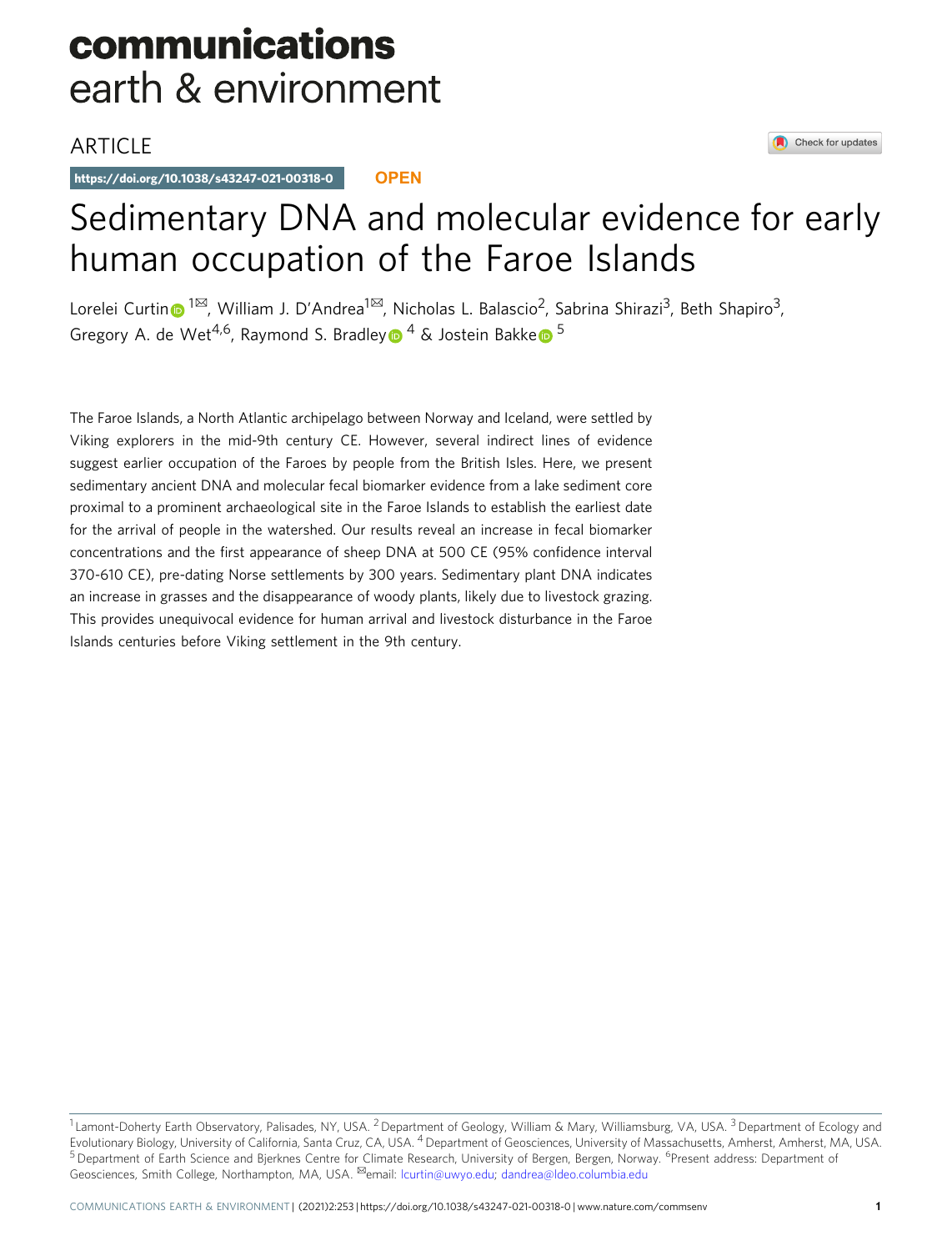<span id="page-1-0"></span>he Faroe Islands, located between Iceland, Norway, and the British Isles, were a stepping stone for Viking exploration across the North Atlantic. The general consensus is that the Norse were the first humans to settle the Faroe Islands, and accordingly, the earliest archaeological structures on the Faroes date between 800–900  $CE^{1,2}$  $CE^{1,2}$  $CE^{1,2}$  $CE^{1,2}$  $CE^{1,2}$ . This is consistent with the timing of a broader Norse expansion during the Viking Age (~800–1100 CE), when the Norse established new settlements on the Faroes, Iceland, Greenland, and beyond to North America.

Despite nearly all archaeological evidence pointing toward the initial Norse occupation of the Faroes in the 9th century, there is indirect evidence that suggests that people may have settled the Faroe Islands before the main phase of Norse settlement. In 825 CE, an Irish monk named Dicuil mentioned in writing that some northern islands had been settled by hermits for at least one hundred years<sup>3</sup>. Additionally, many place names in the Faroes derive from Celtic word[s4](#page-5-0) and Celtic grave markings have been identified on the islands $2,5$  $2,5$ . The genetics of the modern population of Faroese people is strongly asymmetric between the paternal and maternal ancestry; while the paternal lineage is primarily Scandinavian, the maternal lineage is primarily from the British Isles<sup>6</sup>. While other regions of the North Atlantic also show this asymmetry, the Faroe Islands have the highest proportion of British Isles maternal ancestry and the highest level of genetic asymmetry<sup>[6](#page-5-0)</sup>, suggesting that there was potentially a pre-existing population of predominately British Isles descent. However, whether or not Dicuil's text refers to the Faroes is controversial<sup>7</sup> and place-name, grave-marking, and modern population genetic evidence is not inconsistent with the hypothesis that the Norse were the initial settlers. Indeed, by 800 CE, the Vikings were already active in the British Isles. They were already influenced by Celtic culture, and could have brought wives from the British Isles to the Faroe Islands. Almost all of the evidence for early human arrival to the Faroe Islands is inconclusive, and direct physical evidence is lacking.

Debate regarding the early settlement of the Faroes was reignited upon the discovery of a few charred barley grains with a weighted mean age of 351–543 CE at the À Sondum archaeological site on the island of Sandoy<sup>8</sup>. The processing of barley, along with the anthropogenic ash deposit in which the grains were found, suggest that some form of human settlement existed on the Faroes prior to the arrival from the Norse. However, there has been no additional archaeological evidence to corroborate the early arrival of humans to the Faroes.

Environmental records from sediment cores can provide valuable constraints concerning the first arrival of humans to the Faroe Islands. While the nature of archaeological records causes them to be temporally fragmentary, sedimentary archives provide continuous records of the environmental history of a landscape. The environmental record of human land-use disturbance in the Faroes has been investigated primarily through the analysis of pollen and plant macrofossils from the lake and bog  $s$ ediments $9-16$  $9-16$  $9-16$ . Pollen and macrofossil analyses have shown that earlier in the Holocene period, the vegetation of the Faroes included stands of woody vegetation, including Betula (birch), Juniperus (juniper), and Salix (willow) $10,17$ . The reduction in woody vegetation cover could be due to regional cooling and drying<sup>18</sup>, however, it is thought that major vegetation change on the Faroes only occurred after the arrival of humans, when grazing animals eliminated the woody vegetation. The early (4250 BP) appearance of Plantago lanceolata in the Faroes was originally believed to have been due to very early human settlement<sup>19</sup>. However, Plantago lanceolata pollen occurs in Iceland prior to the well-established Norse settlement period, which suggests that it cannot be used to confirm the early human settlement of North Atlantic islands. Cereal grain pollen, which could only occur on the Faroes after the initiation of agriculture, was identified in previous sediment cores and dated to  $\sim$ 1500 BP<sup>11</sup>, leading the authors to propose a pre-Norse occupation of the islands.



Fig. 1 Maps of the North Atlantic, Faroe Islands, and study location. a Map of North Atlantic region, with the Faroe Islands in red box. b Map of the Faroe Islands, with the Eiði region in red box. c Eiðisvatn, with blue fill showing the approximate extent of the lake before the emplacement of the hydroelectric dam, green star showing the approximate location of Argisbrekka. Blue dashed line indicates Eiðisvatn watershed boundary. Satellite imagery from Google Earth, Image ©2021 Maxar Technologies, Landsat/Copernicus.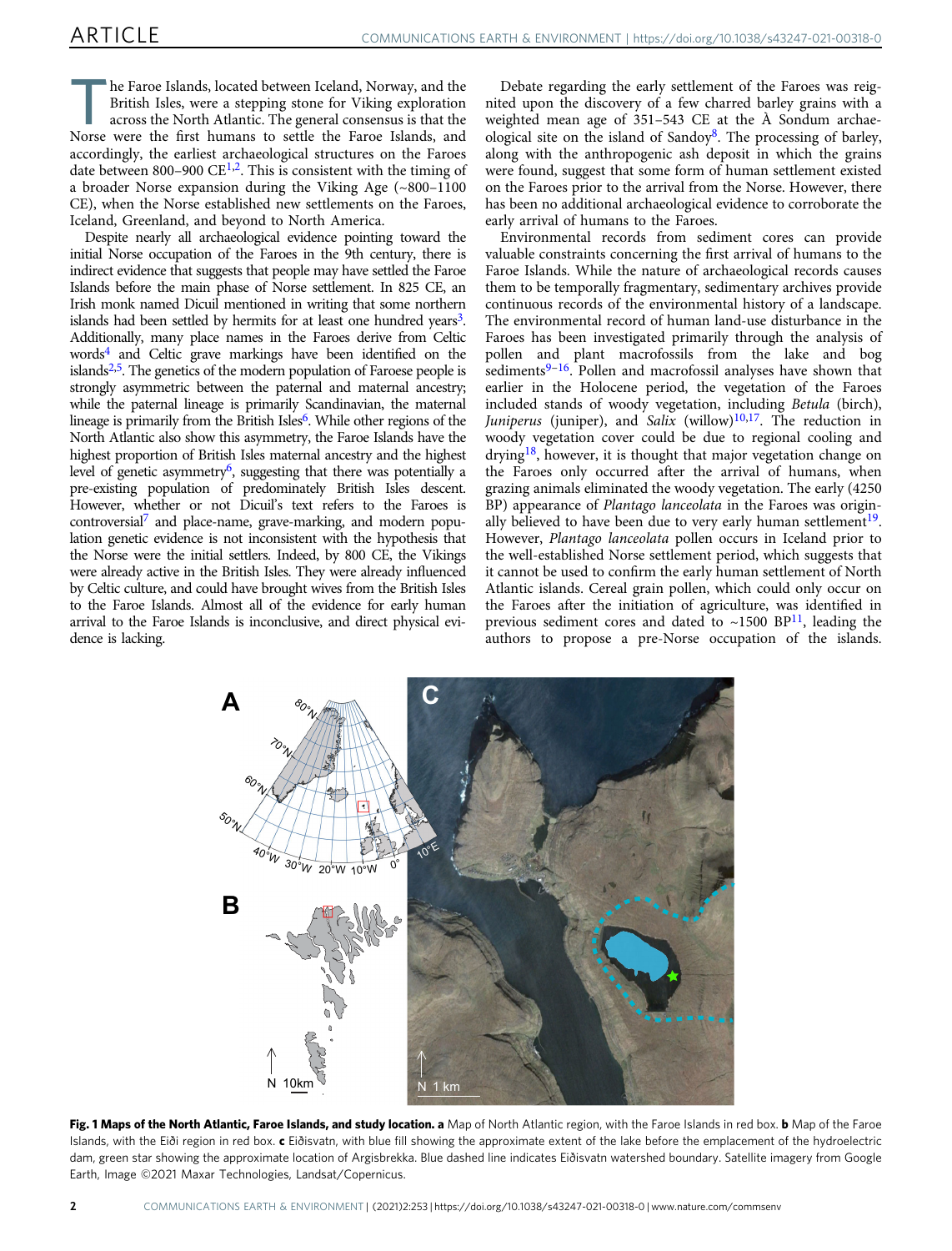<span id="page-2-0"></span>

Fig. 2 Sheep DNA presence, fecal sterol biomarker concentrations, and plant genus DNA presence in Eiðisvatn lake sediment. A representative subset of plant genera are included; the complete dataset can be found in Supplementary Figure 3. Plant DNA data points are scaled by size and color relative to the number of PCR replicates in which the specific plant genus was positively identified (threshold of 5 reads or greater). Grey dashed vertical line indicates sedimentary horizon for human arrival, when sheep DNA first appears, fecal biomarker concentrations increase, and plant DNA reveals a turnover in the plant community. The top section of plant data show genera that increased in frequency after the introduction of livestock. The middle section of plant data show genera that decreased in frequency after the introduction of livestock. The bottom section of plant data show plant genera that remain unchanged throughout the introduction of livestock.

However, the age models from these studies are far too uncertain to constrain human arrival, because livestock grazing also resulted in widespread erosion. This erosion supplied old organic material into the lakes and bogs, which makes it difficult to firmly establish radiocarbon-based age control on sedimentary environmental records without large numbers of dates. As a result, our understanding of the first arrival of plants that were introduced by humans is limited.

Here, we present a lake sediment record of fecal biomarkers and sedimentary ancient DNA that can unequivocally identify the signature of human presence on the Faroe Islands. We use these unambiguous markers for the presence of livestock on the Faroe Islands, together with a combination of extensive radiocarbon dating and tephrochronology, to determine that the arrival of humans and livestock to the Faroe Islands occurred approximately 300 years before the Norse arrival to the Faroes. Our study site, Eiðisvatn on the island of Eysturoy, is proximal to a Norse shieling, a summer farm settlement, called Argisbrekka<sup>[20](#page-5-0)</sup> (Fig. [1](#page-1-0)). Argisbrekka was the shieling associated with the village of Eiði, which was an important coastal Viking settlement site. Argisbrekka was excavated in 1985-1987 just prior to the damming of Eiðisvatn, which expanded the lake area and flooded the site. The proximity of our study site to a major archaeological site, and the village of Eiði, places our record in the context of the local archaeological record.

Fecal biomarkers, including coprostanol and β-stigmastanol, are lipid molecules produced in the digestive tract of mammals $^{21}$ , and can be used to identify the presence of human and livestock populations in a watershed<sup>[22](#page-5-0),[23](#page-5-0)</sup>. These degradation products of cholesterol and sitosterol are found in higher than background concentrations in the feces of mammals. Many environmental tracers that are used to indicate the human presence and land use, such as pollen, charcoal, and sediment accumulation rates, can be influenced by natural landscape ontogeny and climate variability; however, fecal biomarkers provide unmistakable evidence for the presence of humans and livestock. This tool proves particularly useful in the Faroe Islands, where all mammals were originally introduced by humans.

The emergence of next-generation DNA sequencing technology has allowed the application of metabarcoding to sedimentary archives. Sedimentary ancient DNA (sedaDNA) metabarcoding allows detection of changes in local plant and mammal community composition through time<sup>24</sup>. Plant sedaDNA can be used to reconstruct plant communities in the past $25-27$  $25-27$  $25-27$ , while the identification of mammal DNA, particularly livestock DNA, in sediment provides irrefutable evidence for the presence of human-introduced species in a watershed $28$ . With the combination of plant and mammal sedaDNA and fecal biomarkers, we conclude that humans introduced livestock to the Faroe Islands at least 300 years prior to Norse settlement.

### Results

Age model and sediment properties. We used 10 radiocarbon ages (Supplementary Table 1) and 5 geochemically fingerprinted tephra layers (Supplementary Table 1, Supplementary Fig. 1) as constraints for an age model for Eiðisvatn sediments<sup>[18](#page-5-0)</sup> (Supplementary Fig. 2). We used Bacon, a Bayesian age modeling software package in R, to make the age model and calculate the age uncertainties for each interval in the sediment core. The age model shows nearly continuous sedimentation rates throughout the Holocene, with a slight increase in sedimentation rate during an interval with high loss-on-ignition values (LOI) and anomalously old radiocarbon ages. The onset of the disturbance interval, which was first proposed to occur  $\sim$ 2.4 ka<sup>[18](#page-5-0)</sup> has been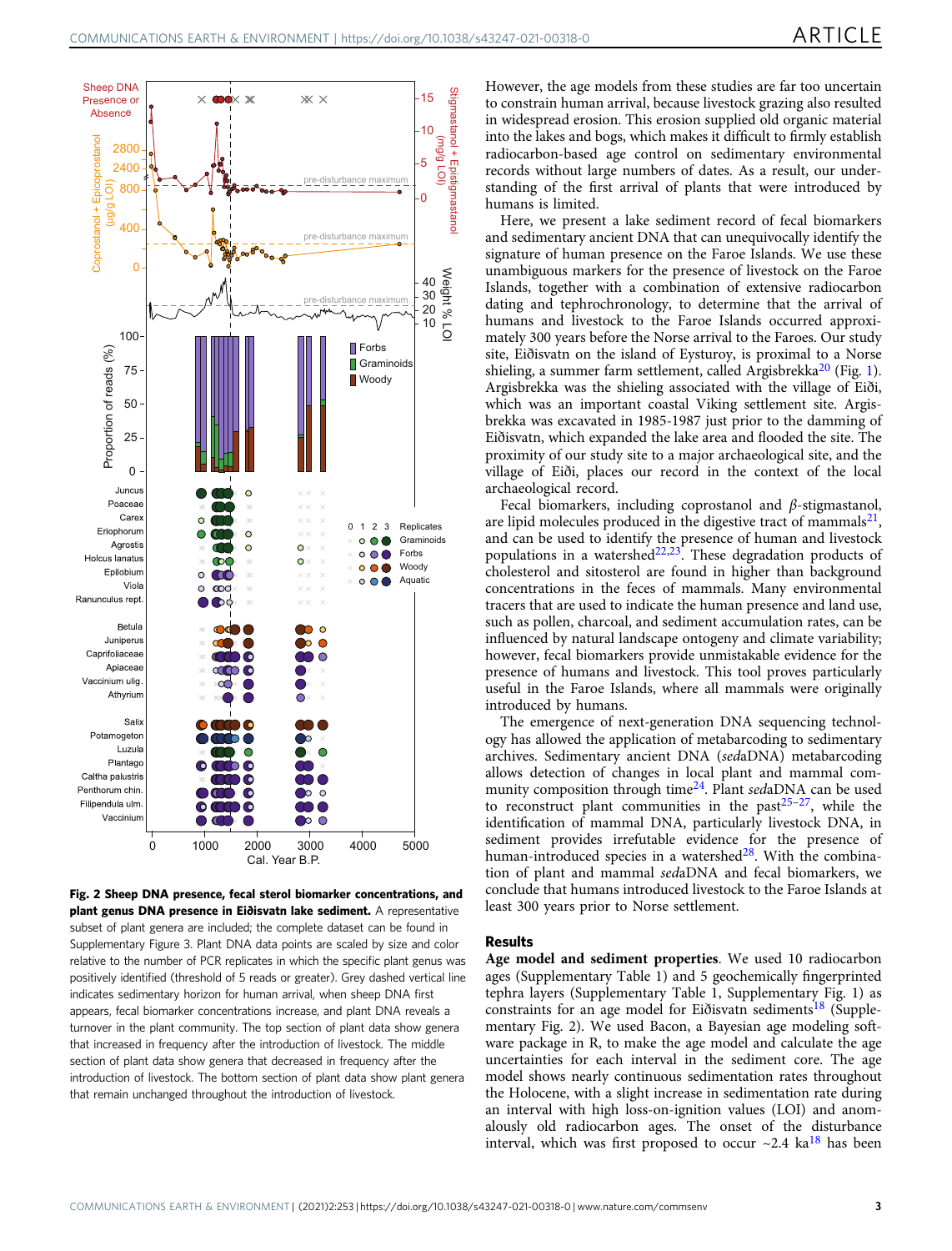<span id="page-3-0"></span>revised to ~1.5 ka based on the addition of one radiocarbon date, removal of bulk sediment dates, and the tentative identification of the Landnám tephra, which has a known age of 877 CE  $\pm$  1 yr<sup>29</sup>.

LOI, which represents the organic matter content of sediment, ranges from ~10 to 40% throughout the sediment core. LOI slowly increases from the bottom of the core until a sharp increase occurs  $\sim$  53 cm depth (Fig. [2\)](#page-2-0), which corresponds to 1514 BP (95% confidence range from 1415 to 1670 BP) according to our age model. LOI remains above 20% until 29cm. During this high-LOI interval, eight radiocarbon samples yield age reversals (Supplementary Fig. 2). We interpret this period of increased organic sedimentation and anomalously old radiocarbon dates as evidence for enhanced erosion of peaty soils in the catchment, contributing organic-rich sediment containing older plant macrofossils to the lake<sup>[18](#page-5-0)</sup>. This interpretation is supported by an increase in the concentration of terrestrially derived leaf wax biomarkers in the lake sediment<sup>[18](#page-5-0),[30](#page-5-0)</sup> an increase in the carbon isotope values of those biomarkers<sup>[18](#page-5-0)</sup>, and an increase in the concentration of soil-derived glycerol dialkyl glycerol tetraethers<sup>30</sup>.

Fecal biomarkers. We identified and quantified fecal stanols in all samples. We summed 5 $\beta$ -stigmastan-5 $\beta$ -ol (stigmastanol) and its epimer 5β-stigmastan-5α-ol (epistigmastanol), and 5β-cholestan-5β-ol (coprostanol) and its epimer 5β-cholestan-5α-ol (epicoprostanol), which indicate the presence of mammals in the watershed<sup>[31](#page-5-0)</sup>. We report fecal sterol concentrations normalized to the amount of organic matter (wt % LOI) such that the record is not influenced by the increase in organic sedimentation during the landscape disturbance interval. The concentration of both stigmastanol and coprostanol (and their epimers) increase during the disturbance interval at 50cm depth, or 1433 BP (95% confidence range from 1317 to 1565 BP), exceeding their predisturbance maxima (Fig. [2](#page-2-0)). Both decline following the main disturbance interval, and then increase to their highest values in modern samples.

Sedimentary ancient DNA. We extracted DNA from 14 sediment samples taken from eleven depths spanning the disturbance interval. Samples were shipped in two batches to the Paleogenomics Laboratory at the University of California Santa Cruz, where they were processed for sedaDNA in two batches. Processing took place in the specialized ancient DNA facility and followed protocols developed specifically for working with degraded DNA. From each extract, we amplified plant and mammalian DNA using metabarcoding, using three replicate PCRs (see Methods) per metabarcode. For each replicate PCR, we set a minimum read threshold of five (at least five reads per taxon were necessary to consider that taxon "present") so as to minimize false positives due, for example, to sequencing error and background contamination.

Following the initial metabarcoding experiment for mammal DNA, the first batch of six samples (AA-FF; see Supplementary Data 1) amplified only low levels of human DNA. We hypothesized that storage conditions of this first batch of samples may have increased DNA degradation in these samples, to which the mammalian metabarcode is more sensitive than the plant metabarcode due to a longer length of amplified product. Of the eight samples in the second batch (II-PP; see Supplementary Data 1), three samples contained Sheep DNA in all three replicate PCRs, with between 7521 and 355,512 reads assigned to sheep. All three positive sheep samples were taken from the main disturbance interval, with the oldest sheep DNA identified at 50.88 cm, or 1458 BP (95% confidence range from 1580 to 1343 BP) (Fig. [2](#page-2-0)). One of the sheep-positive samples also contained Cervid (deer) DNA in all three PCR replicates, with between 40 and 318 reads, human DNA in 1 PCR replicate (1228 reads), and Bos taurus (cattle) DNA in 1 replicate (63 reads). The low read counts suggest that these identifications may have resulted from either contamination (human and Cervid) or misalignment between bovids (Bos taurus). One additional sheep-positive sample contained human DNA in one PCR replicate (1031 reads).

We identified 40 plant taxa across the 14 sedaDNA samples (Fig. [2,](#page-2-0) S3). Unlike the mammalian DNA, there was no difference in preservation between batches. This could be due to a higher abundance of plant DNA in the extracts or the smaller average amplicon size for plants compared to mammals or a combination of the two. We identified the resulting plant barcodes to the genus level.

We observed that four types of graminoids, including Juncus (rushes), Eriophorum (cottongrass/sedge), Carex (sedges), and Agrostis (bentgrass), are more frequently identified after the onset of increased organic sedimentation, coeval with the first positive identification of sheep DNA (Fig. [2\)](#page-2-0). Two types of forbs, including Ranunculus (buttercups, spearworts) and Epilobium (willowherbs, spike primrose), also become more frequent at the same time. Across the same transition, several genera become less frequently identified, including woody plants Betula (birch) and Juniperus (juniper), and forbs Caprifoliaceae (honeysuckle), and Apiaceae (umbellifers).

### **Discussion**

We identify the sedimentary horizon with the first appearance of sheep DNA and an increase in the concentration of fecal biomarkers within 1 cm of sediment deposition in the core (equivalent to ~25 years) (Fig. [2\)](#page-2-0). The co-occurrence of these two independent molecular indicators for the presence of livestock in the watershed provides conclusive evidence for human arrival in the Eiðisvatn catchment by this time. The age of this horizon is 1433–1458 BP (492–517 CE) based on the first detection of sheep DNA and the initial increase of stigmastanol, with a minimum age of 1317 BP (633 CE) based on a 95% confidence interval (Fig. 3).



Fig. 3 Timing of human settlement on the Faroe Islands. Probability density functions for the ages of first evidence for the introduction of livestock based on Bacon age model for each of the three livestock indicators. Vertical solid lines indicated weighted mean age from all age model runs, and dashed vertical lines indicate 95% confidence intervals. Grey vertical bar shows the calibrated ages for the carbonized barley grains from Sandoy<sup>8</sup>, and blue vertical bar shows the period of Norse activity on the Faroes.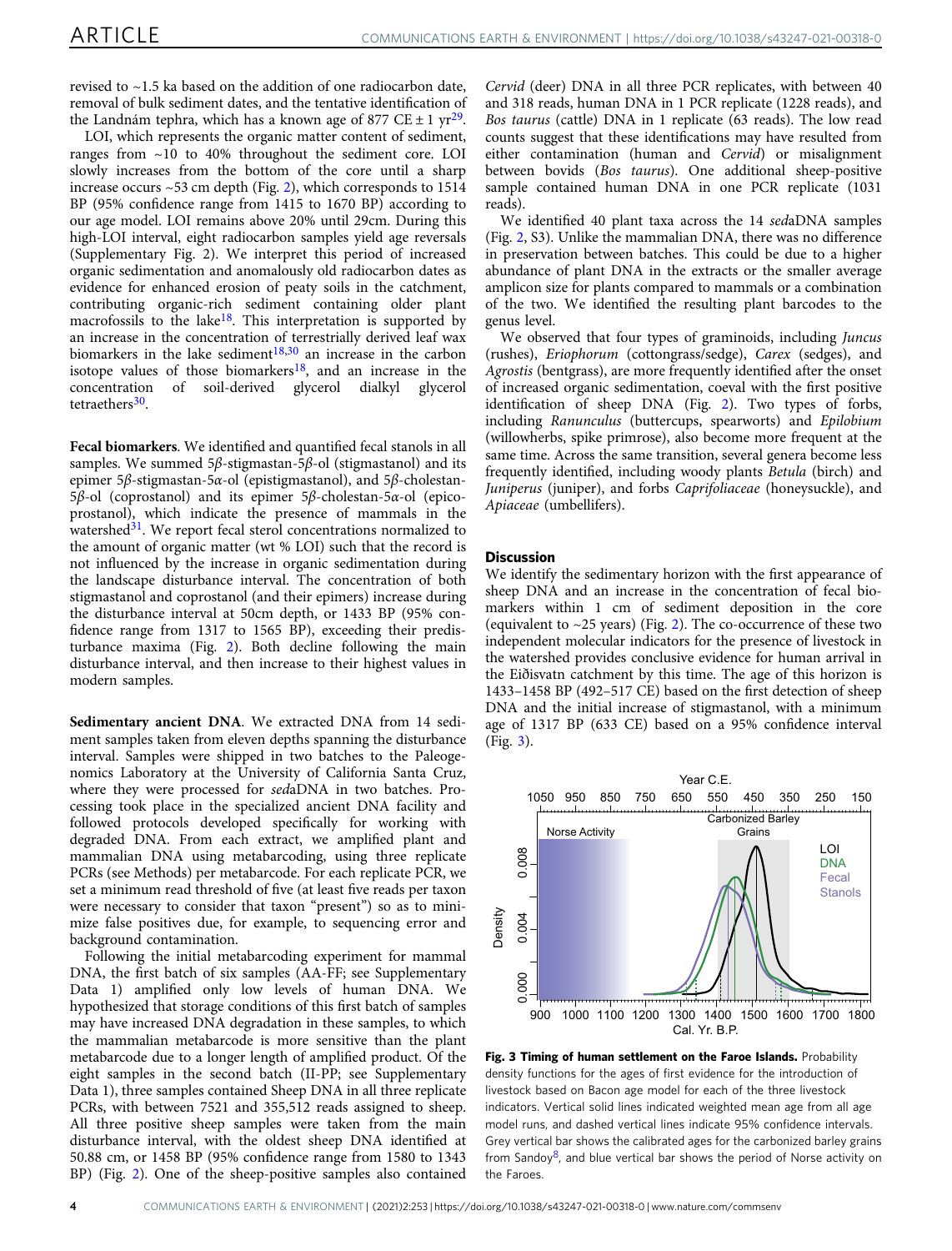The archaeological excavation at Argisbrekka provides important context for interpreting these data. Argisbrekka was a shieling, or a temporary summer settlement for grazing sheep. Radiocarbon dating of the archaeological structures suggested that the Viking-age shieling was originally built in the mid-9th century, and after multiple phases of activity, was abandoned in the mid-11th century<sup>[20](#page-5-0)</sup>. The initial appearance of sheep DNA and increased fecal biomarkers pre-dates the first documented usage of the Argisbrekka site by the Norse by approximately 300 years (Fig. [3\)](#page-3-0). The magnitude of stigmastanol increase is greater than that of coprostanol. Sheep feces contain larger amounts of stigmastanol than coprostanol (approximately  $6:1^{31}$ ) compared to omnivores such as pigs (approximately  $2:1^{31}$  $2:1^{31}$  $2:1^{31}$ ) or humans, consistent with the notion that sheep likely outnumbered humans and were more important contributors of feces to the landscape.

The modern plant community on the Faroes is dominated by herbaceous plants, including grasses, sedges, and rushes. However, Holocene pollen records show that woody and shrub vegetation was in higher abundance earlier in the Holocene<sup>11</sup>. Shrubs and other woody vegetation currently grow only in areas that are not easily reached by sheep, which graze extensively across the Faroes. Pre-settlement vegetation was thought to include small stands of Salix, Empetrum, Calluna vulgaris, and Betula nana $12,19$ . Stumps of Betula pubescens and Juniperus macrofossils were discovered at the Argisbrekka site and dated to 4450 BP $^{32}$  $^{32}$  $^{32}$ , however, pollen analysis from the site lacks pollen from these species, suggesting that the presence or absence of woody taxa may not be accurately represented by pollen analysis $11,12,33$  $11,12,33$  $11,12,33$  $11,12,33$  $11,12,33$ . It is thought that these stands of woody vegetation likely persisted until human settlement<sup>13</sup>.

Our sedaDNA results suggest the disappearance of woody vegetation, including Betula and Juniperus, shortly after the first appearance of sheep on the landscape (Fig. [2](#page-2-0)). This is in agreement with nearby pollen and macrofossil records, which show a reduction in these taxa coeval with the onset of human settlement, as identified by increased grass pollen and microcharcoal fragments<sup>10,12</sup>. However, Salix DNA persists throughout the human disturbance interval.

Our evidence for first human arrival aligns with the charred barley grain recovered from the À Sondum site on Sandoy (8), confirming that humans had arrived in the Faroe Islands and had at least temporary settlements prior to Norse arrival (Fig. [3](#page-3-0)). While this is earlier than the Viking-age archaeology, it aligns well with some other published paleobotanical records for human settlement<sup>13</sup>. Closest to Eiðisvatn lake, at Heimavatn (Eiði bog), Hannon et al., 2005<sup>[14](#page-5-0)</sup> found Hordeum (barley) pollen along with large wild Gramineae pollen and macrocharcoal fragments at 570 CE. Elsewhere in the Faroes, cereal grain pollen has been documented in the 600s  $CE^{34}$ . However, the previously published paleoecological records are derived from very poorly dated sequences, which inhibits comparison between the pollen reconstructions, our new data, and the archaeological data.

The Landnám tephra was deposited widely across the North Atlantic in 877  $CE^{29}$ , making it a useful stratigraphic marker for the Viking settlement period<sup>35</sup>. We tentatively identify the Landnám tephra in Eiðisvatn sediments (Supplementary Fig. 1, Supplementary Table 2) at a depth of 33 cm, which is stratigraphically 17 cm above our first evidence for human presence on the Faroe Islands. While the geochemistry of our Landnám tephra samples match the range of values previously reported for Landnám tephra samples from other locations in the Faroes, the  $TiO<sub>2</sub>$  values of our samples are offset from the mean of  $TiO<sub>2</sub>$  from previously published samples (Supplementary Figure 1). If we exclude the Landnám tephra from our age model, the occurrence of this ash deposit dates to 875 CE (95% confidence interval of 871–879 CE), and the age of our evidence for human presence does not change significantly (Supplementary Fig. 4, Supplementary Table 3).

### Conclusions

Using a combination of fecal biomarkers and sedimentary ancient DNA, we show conclusive evidence that humans had introduced livestock to the Faroe Islands three to four centuries before the Viking-age Norse settlement period that is widely documented in the archaeological record. We constrain the most likely timing of human arrival to the Eiðisvatn catchment to ~500 CE, approximately 350 years before Viking Age settlements on the Faroes. The latest possible arrival allowed by the 95% CI of our bayesian age model is ~630 CE, approximately 200 years before the earliest documented Norse activity began on the Faroes. While historical documents suggest that there were Celtic monks on the Faroe Islands prior to the Viking Age<sup>3</sup>, there is a lack of any archaeological evidence for human activity from this time period on the Faroe Islands beyond a few charred barley grains, and our evidence cannot directly speak to who these early settlers were. However, it is thought that the Norse were late adopters of sailing technology, making it difficult for them to have reached the Faroes prior to the generally accepted date for their adoption of the sail sometime between 750 and 820  $CE^{36-38}$  $CE^{36-38}$  $CE^{36-38}$  $CE^{36-38}$  $CE^{36-38}$ . This suggests that the early Faroese settlers were not Norse, however, the identity of these early North Atlantic explorers remains an open question. We also show that widespread erosion of fragile shrubland has influenced our understanding of the timing of late Holocene vegetation development on the Faroes, and that the transition from shrubland to grass/sedge-dominated peatlands was likely driven by anthropogenic and livestock activity and not by late Holocene climate changes.

### Materials and methods

Lake sediment cores and chronology. We recovered sediment cores from the deepest part of Eiðisvatn in August of 2015. Sampling permission was not required. We recovered two gravity cores to preserve the sediment/water interface. We sampled the upper 10 cm of one gravity core, EI-D-01-15 (83.7 cm), in the field, and left EI-D-02-15 (100.7 cm) whole. We collected and transported a percussionpiston core (EI-P-01-15, 281.5 cm) whole. We split, imaged, and scanned one surface core (EI-D-01-15) and the piston core (EI-P-01-15) using in ITRAX X-ray fluorescence core scanner at the University of Massachusetts, Amherst. We subsampled both cores at  $1 \text{cm}^3$  intervals for weight loss-on-ignition analysis<sup>18</sup>. We used XRF and LOI data to align the surface and piston cores on a composite depth scale[18](#page-5-0).

We previously published an age model for this sediment  $core^{18}$  $core^{18}$  $core^{18}$ , and improved upon the age model here through the addition of radiocarbon samples and two cryptotephras. In total, we collected 20 plant macrofossil samples from the surface and piston cores, and the samples were analyzed for radiocarbon at either the Woods Hole NOSAMS facility and the University of California, Irvine Keck AMS facility. We analyzed the geochemistry of five tephra layers in the sediment core using microprobe, which provided further age constraints (see Supplementary Information, Supplementary Fig. 1, Supplementary Table 2, and Supplementary Data File 1). We created an age model using Bacon in  $R^{39}$  $R^{39}$  $R^{39}$  and the IntCal13 calibration curve $40$ . 11 radiocarbon age reversals occur, and we removed them from the final age model (Supplementary Table 1). A modern radiocarbon age occurs at 18 cm composite depth, which we assigned an age of 0BP, and we applied a linear age model from 18cm depth to the core surface, which was assigned an age of -65BP. No sedimentary or geochemical features discussed occur in this extrapolated interval, so this extrapolation does not affect our interpretations. We attribute the change in sedimentation rate in the upper 18 cm to the building of a dam that occurred in 1980.

Biomarkers. We collected 68 sub-samples with a thickness of 1cm from the piston and surface cores, spanning an interval of more concentrated organic matter as evidenced by high LOI values from 29-53 cm. We processed biomarker samples based on established methods<sup>41</sup>. We freeze-dried and homogenized the sediments, and extracted the lipids using a Dionex accelerated solvent extractor. We used a 9:1 dichloromethane (DCM):methanol solution to extract lipids at 100 °C. We saponified the total lipid extract using a KOH solution. We separated the acid and neutral fractions via multiple liquid-liquid extractions using toluene, followed by acidification of the sample and recovery by subsequent liquid-liquid extraction. We separated the neutral fraction into apolar, ketone, and polar fractions via alumina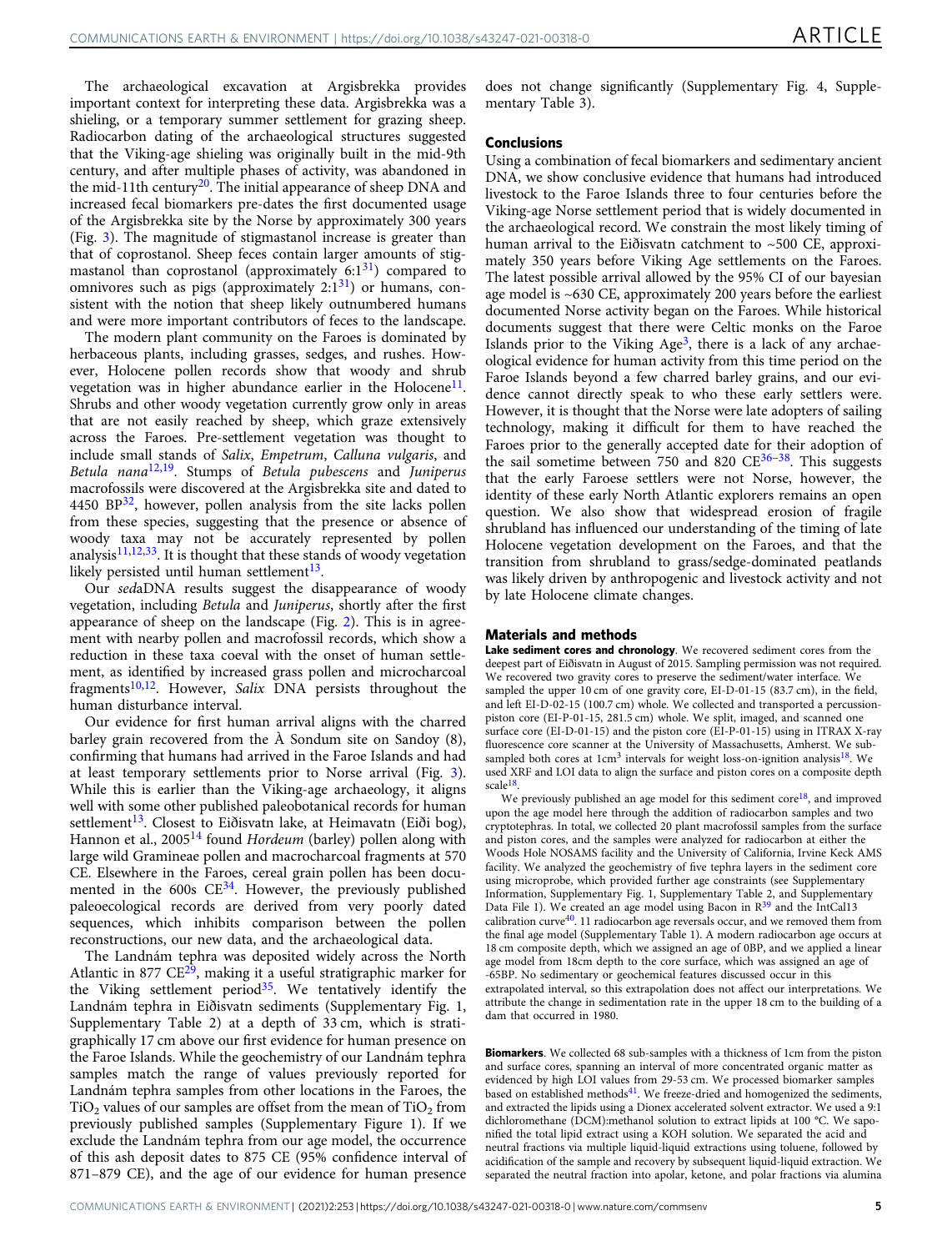<span id="page-5-0"></span>oxide column chromatography, using elutions of 9:1 DCM:hexane, 1:1 DCM:hexane, and 1:1 DCM:methanol, respectively. We added 20 uL of androstanol to each polar fraction, which we derivatized using bis-trimethylsilyl trifluoroacetamide (BSTFA) for 4 h at 70 °C. We performed a solvent exchange to toluene in order to avoid precipitation of silica in sample vials.

We analyzed the biomarker samples using an Agilent 7890 A gas chromatograph equipped with a mass selective detector (MSD) and a 30 m-long DB-5 capililary column with an internal diameter of 250 um. We set the initial GC oven temperature to 90 °C (1.5 min hold), then ramped the temperature to 265 °C at 12 °C/min, then ramped to 288 °C at 0.8 °C/min, and then ramped to 300 °C at 10 °C/min and held for 20 min. We setup the run in single-ion-monitoring (SIM)/ scan mode, so that scan data could be used for compound identification, and SIM data could be used for compound quantification. We identified compounds by comparing sample mass spectra to a standard solution containing cholesterol, coprostanol, epicoprostanol, and a-stigmastanol, and other published mass spectra. We quantified compounds by determining the response factor for characteristic ions, as measured in SIM mode, across a range of standard concentrations (see Supplementary Table 4 and Supplementary Fig. 5 for further information regarding SIM method setup and compound identification).

Sedimentary ancient DNA. We took 14 sediment samples from the EI-P-01 core across the disturbance interval. We sent 14 total sediment samples in two batches to the UCSC Paleogenomics Center's ancient DNA lab. We homogenized sediment prior to subsampling 500 mg for DNA extraction. We extracted DNA from the 14 samples in two batches, each batch alongside one extraction negative control which did not include any soil following the Rohland extraction protocol<sup>42</sup>

We amplified plant and mammal DNA from each sediment sample using metabarcoding of trnL and 16S gene regions. We also amplified 3 PCR negatives per primer set. We amplified plant DNA with primers that have been previously tested on ancient samples<sup>[43](#page-6-0)</sup> that target an 85 base pair region of the trnL gene. We amplified mammalian DNA using 16S primers which target a 140 base pair region[44](#page-6-0). We used qPCR to reduce inhibition effects on PCR and optimize the number of cycles used for PCR<sup>45</sup>. We performed qPCR with the Qiagen Multiplex PCR Master Mix to minimize GC bias<sup>[46](#page-6-0)</sup>. We used a qPCR mix as follows: 12.5 μL Qiagen MM, 2 μL of each 2 μM primer, 0.6 μL 1:2000 dilution SYBR Green 1 Dye, 5.9 μL water, and 2 μL extracted DNA. For each of the 14 samples, we created a 1:0, 1:1, and 1:3 dilution series with water. We amplified each of the 14 samples at three dilutions in triplicate and for both primers. We chose the dilution per sample to use in PCR with the lowest cT value, and chose sample-specific cycle numbers per primer by the point at which exponential amplification ended. We amplified our samples with 35-44 cycles with trnL and 40–44 cycles with 16Smamm. With the sample-specific dilution and cycle number, we amplified the 14 samples and 2 extraction replicates in triplicate for both primers following the '2-step' protocol<sup>[46](#page-6-0)</sup>. We performed metabarcoding PCR following the same conditions as the qPCR without SYBR Dye. We performed the second indexing PCR which attached dual index primers using Kappa HiFi polymerase (Roche, Pleasanton, CA, USA) (reaction volumes: 12.5 μL Kapa Hifi, 5.5 μL water, 1 μL of each 10 μM forward and reverse index, and 5 μL purified PCR product). We sequenced libraries on an Illumina NextSeq 2x150bp run. To filter data, cluster sequences based on ASV's and assign ASV's to taxa, we used the Anacapa pipeline<sup>47</sup>. We used the decontam package in R  $(v1.1.0)$ <sup>[48](#page-6-0)</sup> to compare taxonomic composition of samples and negative controls and remove any observed contamination. Reads generated from 16S amplifications of negative controls were all human, and reads generated from trnL amplifications were all from plants not present in our samples, except for Poaceae unassigned to lower taxonomic rank reads. We rarefied our trnL data to 5000 reads per sample with the rarefy\_even\_depth() function of phyloseq, and applied a minimum read threshold of five, where a minimum of five reads are required to consider a taxa assigned to a sample a positive ID. While there is no standard minimum read threshold that is standard across the environmental DNA community, a threshold of five is commonly used $49,50$  $49,50$  $49,50$ . Rarefaction is similarly not standardized across the environmental DNA field<sup>[51](#page-6-0)</sup>, however, it is necessary to compare the relative composition of samples, and in this case is a more conservative approach.

### Data availability

All data are available in the Supplementary Data File 1, and also via the PANGAEA data archive, titled "Sedimentary ancient DNA, fecal biomarker, and tephrochronology from Eidisvatn, Faroe Islands."

Received: 5 January 2021; Accepted: 5 November 2021; Published online: 16 December 2021

### References

1. Arge, S. V. Viking Faroes : Settlement, Paleoeconomy, and Chronology. J. N. Atl. 7, 1–17 (2014).

- 2. Arge, S. V. et al. Viking and medieval settlement in the Faroes: People, place and environment. Hum. Ecol. 33, 597–620 (2005).
- 3. Tierney, J. J. Dicuilus: Liber de mensura orbis terrae (Dublin, 1967).<br>4. Jakobsen, J. Greinir og Ritgerðir (Torshavn, 1957).
- Jakobsen, J. Greinir og Ritgerðir (Torshavn, 1957).
- 5. Dahl, S. The Norse Settlement of the Faroe islands. Med. Archaeol 14, 60–73 (1970).
- 6. Als, T. D. et al. Highly discrepant proportions of female and male Scandinavian and British Isles ancestry within the isolated population of the Faroe Islands. Eur. J. Hum. Genet. 14, 497–504 (2006).
- 7. Arge, S. V. The Landnám in the Faroes. Arct. Anthropol. 28, 101–120 (1991).
- 8. Church, M. J. et al. The Vikings were not the first colonizers of the Faroe Islands. Quat. Sci. Rev. 77, 228–232 (2013).
- Johansen, J. Pollen Diagrams from the Shetland and Faroe Islands. New Phytologist 75, 369–387 (1975).
- 10. Johansen, J. Studies in the vegetational history of the Faroe and Shetland Islands. Annales Societas Scientiarum Færoensis Supplementum 11 (1985).
- 11. Hannon, G. E. & Bradshaw, R. H. W. Impacts and timing of the first human settlement on vegetation of the Faroe Islands. Quat. Res. 54, 404–413 (2000).
- 12. Hannon, G. E. et al. Human impact and landscape degradation on the Faroe Islands. Biol. Env.: Proc. Royal Irish Acad. 101B, 129–139 (2001).
- Hannon, G. E. & Bradshaw, R. H. W. Human impact and landscape change at Argisbrekka. In Saeteren ved Argisbrekka, 306–323 (Frodskapur, Torshavn, 2007).
- 14. Hannon, G. E., Bradshaw, R. H. W., Bradshaw, E. G., Snowball, I. & Wastegård, S. Climate change and human settlement as drivers of late-Holocene vegetational change in the Faroe Islands. The Holocene 5, 639–647 (2005).
- 15. Hannon, G. E., Rundgren, M. & Jessen, C. A. Dynamic early Holocene vegetation development on the Faroe Islands inferred from high-resolution plant macrofossil and pollen data. Quat. Res. 73, 163–172 (2010).
- Lawson, I. T. et al. Human impact on an island ecosystem: pollen data from Sandoy, Faroe Islands. J. Biogeo. 35, 1130–1152 (2008).
- 17. Hannon, G. E., Bradshaw, R. H. W. & Wastegård, S. Rapid vegetation change during the early Holocene in the Faroe Islands detected in terrestrial and aquatic ecosystems. J. Quat. Sci. 18, 615–619 (2003).
- 18. Curtin, L. et al. Holocene and Last Interglacial climate of the Faroe Islands from sedimentary plant wax hydrogen and carbon isotopes. Quat. Sci. Rev. 223, 105930 (2019).
- 19. Johansen, J. Plantago lanceolata in the Faroe Islands and its significance as indicator of prehistoric settlement. Frodskaparrit; annales Societatis Scientiarum Færoensis (1989).
- 20. Mahler, D. L. D. Argisbrekka: New Evidence of Shielings in the Faroe Islands. Acta archaeologica 61, 60–72 (1991).
- 21. Bull, I. D., Lockheart, M. J., Elhmmali, M. M., Roberts, D. J. & Evershed, R. P. The origin of faeces by means of biomarker detection. Env. Int. 27, 647–654 (2002).
- 22. D'Anjou, R. M., Bradley, R. S., Balascio, N. L. & Finkelstein, D. B. Climate impacts on human settlement and agricultural activities in northern Norway revealed through sediment biogeochemistry. Proc. Natl. Acad. Sci. USA 109, 20332–7 (2012).
- 23. White, A. J. et al. Fecal stanols show simultaneous flooding and seasonal precipitation change correlate with Cahokia's population decline. Proc. Natl. Acad. Sci. 116, 1–6 (2019).
- 24. Willerslev, E. et al. Diverse Plant and Animal Genetic Records from Holocene and Pleistocene Sediments. Science 300, 791-795 (2003)
- 25. Crump, S. E. et al. Arctic shrub colonization lagged peak postglacial warmth: Molecular evidence in lake sediment from Arctic Canada. Global Change Biology 25, 4244–4256 (2019).
- 26. Parducci, L. et al. Glacial survival of boreal trees in Northern Scandinavia. Science 338, 1083–1087 (2012).
- 27. Anderson-Carpenter, L. L. et al. Ancient DNA from lake sediments: Bridging the gap between paleoecology and genetics. BMC Evol. Biol. 11, 30 (2011).
- 28. Giguet-Covex, C. et al. Long livestock farming history and human landscape shaping revealed by lake sediment DNA. Nature communications 5, 3211 (2014).
- 29. Schmid, M. M., Dugmore, A. J., Vésteinsson, O. & Newton, A. J. Tephra isochrons and chronologies of colonisation. Quaternary Geochronol. 40, 56–66 (2017).
- 30. de Wet, G. A. Arctic and North Atlantic paleo-environmental reconstructions from lake sediments. PhD Thesis, University of Massachusetts, Amherst  $(2017)$
- 31. Prost, K., Birk, J. J., Lehndorff, E., Gerlach, R. & Amelung, W. Steroid biomarkers revisited - Improved source identification of faecal remains in archaeological soil material. PLoS ONE 12, 1–30 (2017).
- 32. Malmros, C. Exploitation of Local, Drifted and Imported Wood by the Vikings on the Faroe Islands. Bot. J. Scotland 46, 552–558 (1994).
- 33. Johansen, J. Survey of geology, climate and vegetational history. A Century of Tree-Planting in the Faroe Islands (1989).